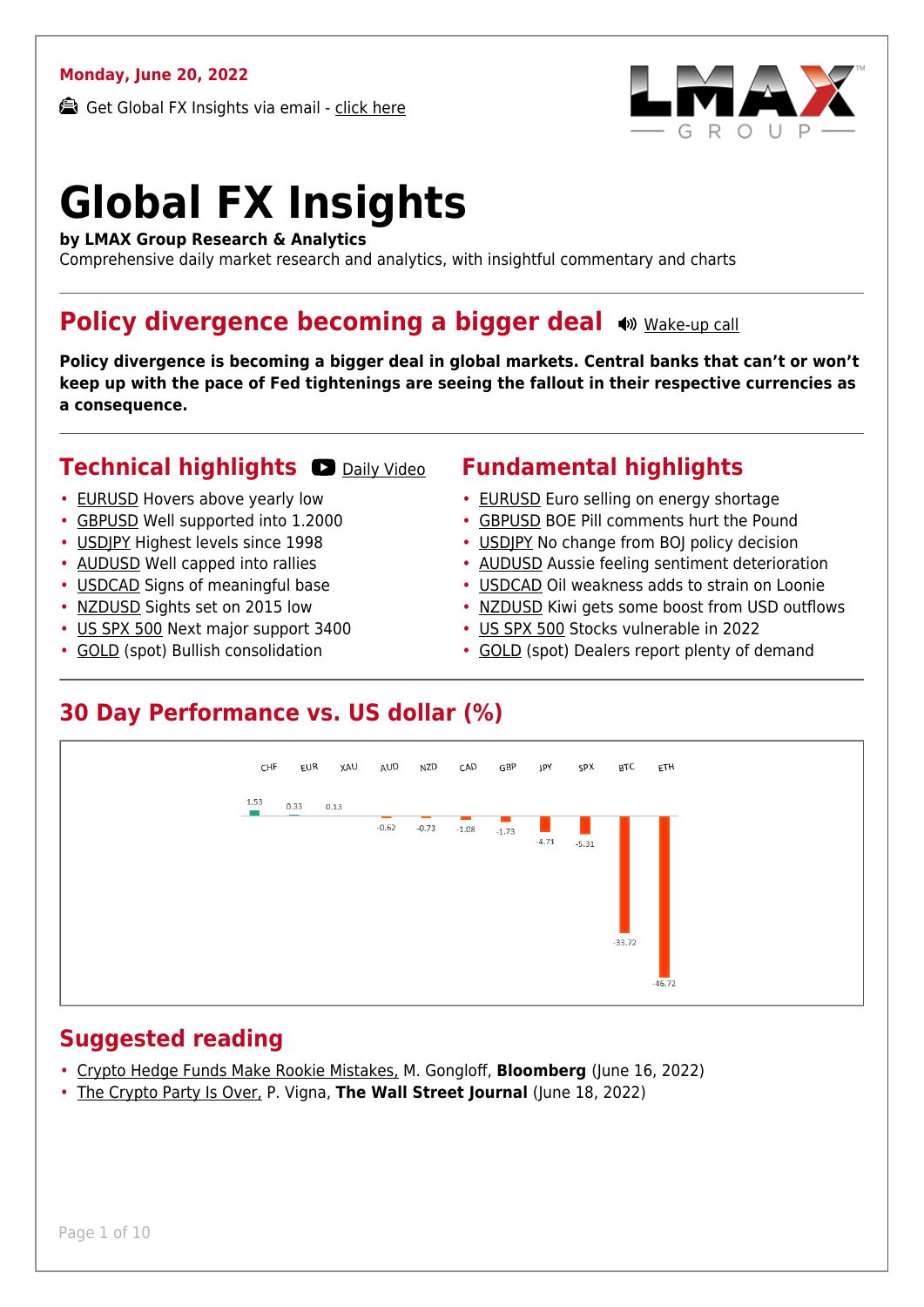#### <span id="page-1-0"></span>**EURUSD – technical overview**

**The market has come under intense pressure** in recent weeks, with setbacks accelerating to retest the multi-year low from 2017. A clear break below 1.0300 now sets up the next downside extension towards parity. At the same time, technical studies have been in the process of unwinding from oversold. But back above 1.1000 would be required at a minimum to take the immediate pressure off the downside.



- **R2 1.0643** 10 June high Strong
- **R1 1.0602** 16 June high Medium
- **S1 1.0359**  15 June low– Medium
- **S2 1.0350**  13 May/**2022 low** Strong

### <span id="page-1-1"></span>**EURUSD – fundamental overview**

**The Euro faced some downside pressure on Friday** as fallout from the winter energy shortage came into the spotlight. Meanwhile, the latest Eurozone CPI revision of 8.1% calls into question the seriousness of ECB policy. Key standouts on today's calendar come from German producer prices, a BOE Haskel speech, Eurozone construction output, and a MOE Mann speech.

### **EURUSD - Technical charts in detail**

[Watch now](https://youtu.be/1s_gNAwnbnA)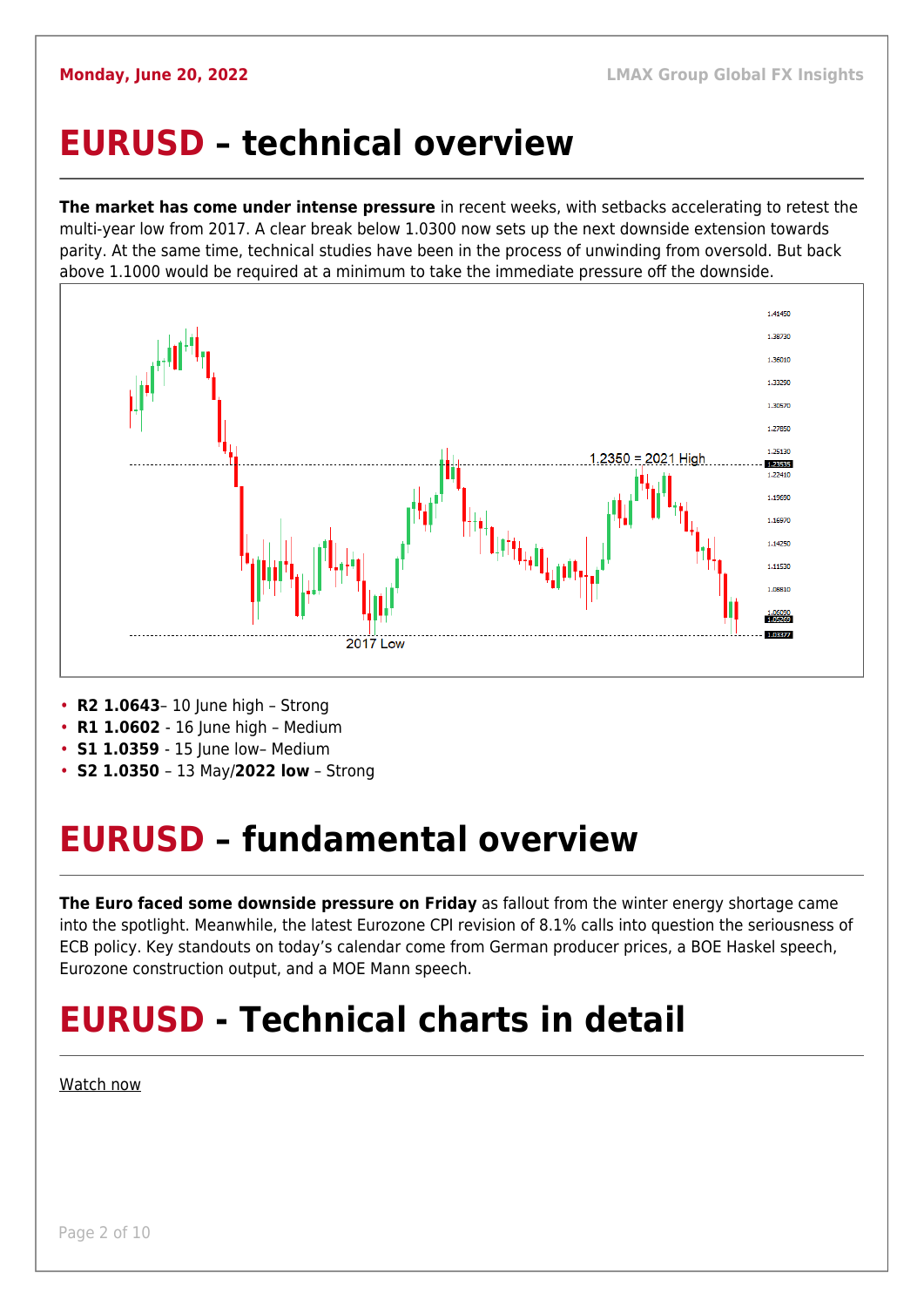#### <span id="page-2-0"></span>**GBPUSD – technical overview**

**The market continues to be exceptionally well supported on dips** down into the 1.2000 area, with the latest setback once again holding up around the barrier. Overall, the daily trend remains bearish, though there are signs of the market wanting to put in a meaningful bottom ahead of the next major upside extension. Look for a clear break back above 1.2700 to strengthen this outlook. A monthly close below 1.2000 would force a rethink of the outlook.



- **R2 1.2518** 10 June high Medium
- **R1 1.2407** 16 June high Medium
- **S1 1.2100**  Round number Medium
- **S2 1.1934**  14 June/**2022 low** Strong

#### <span id="page-2-1"></span>**GBPUSD – fundamental overview**

**The Pound has done a nice job recovering out from recent lows**, though there was some selling on Friday after we got some coy rate guidance from BOE officials. BOE Pill said the market would decide what the central bank's communication of would 'act forcefully' on inflation if necessary. The lack of commitment in the BOE Pill statement proved to be a letdown. Key standouts on today's calendar come from German producer prices, a BOE Haskel speech, Eurozone construction output, and a MOE Mann speech. [Watch now](https://youtu.be/GxHVYmz0ISI)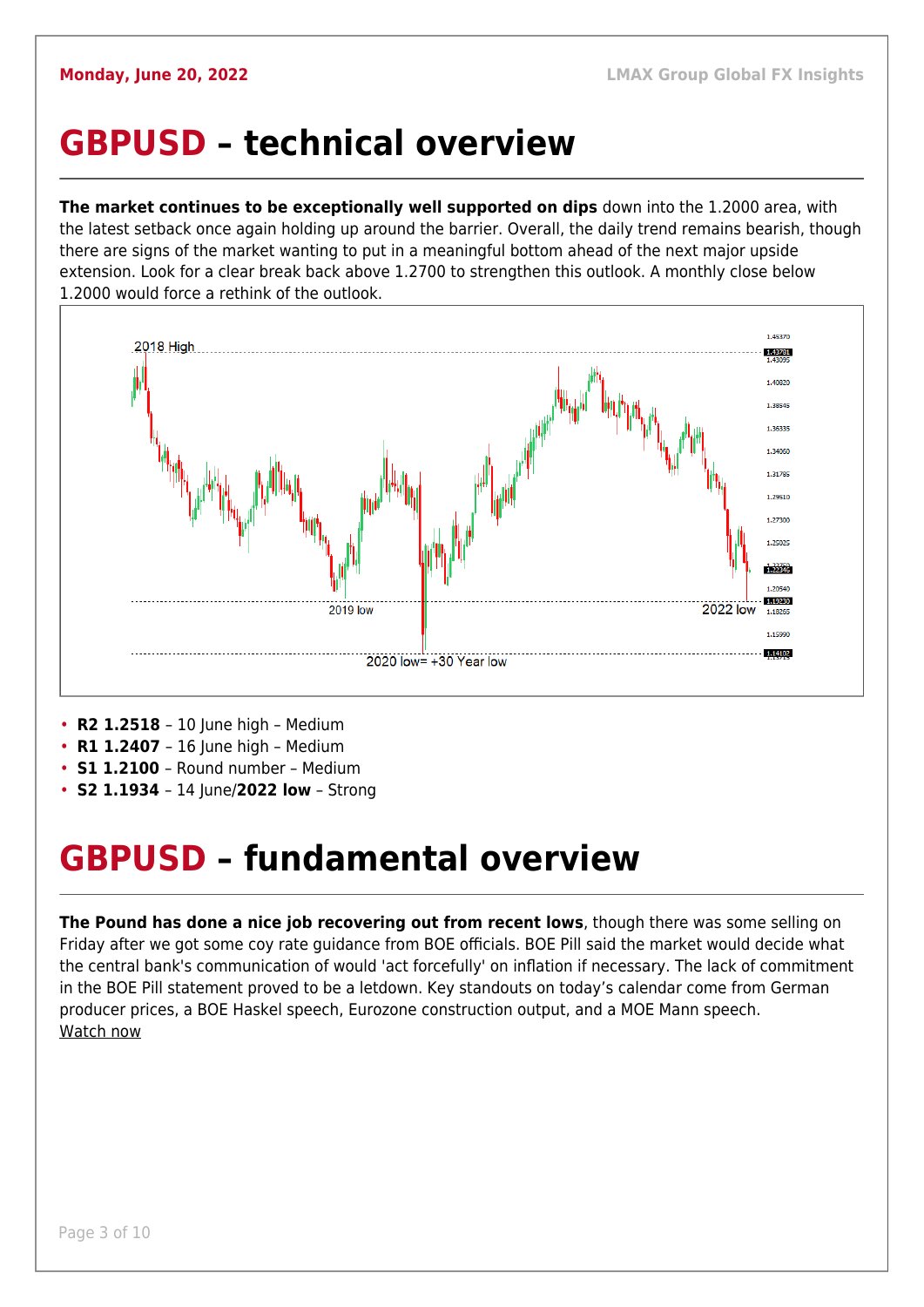## <span id="page-3-0"></span>**USDJPY – technical overview**

**The market has rocketed higher to its highest levels since 1998** after breaking through the 2002 high. Technical studies are however looking stretched, with scope for a sizable consolidation and correction in the weeks ahead. Look for additional upside from here to be limited to the 135.00 area. A break back below 130.00 would take the immediate pressure off the topside.



- **R2 136.00**  Figure Strong
- **R1 135.59**  15 June/**2022 high** Strong
- **S1 131.49** 16 June low Medium
- **S2 129.51**  2 June low Strong

## <span id="page-3-1"></span>**USDJPY – fundamental overview**

**No changes to BOJ policy with the central bank remaining on hold** this past Friday. Policy divergence continues to play a strong hand here, with market participants focusing on yield differentials that weigh heavily in the US Dollar's favor. The BOJ is clearly still committed to easy policy despite what's going on with other major central banks and the impact on the Yen, now at its lowest levels against the Buck since 1998. Key standouts on today's calendar come from German producer prices, a BOE Haskel speech, Eurozone construction output, and a MOE Mann speech. [Watch now](https://youtu.be/5iw8z8kH8EU)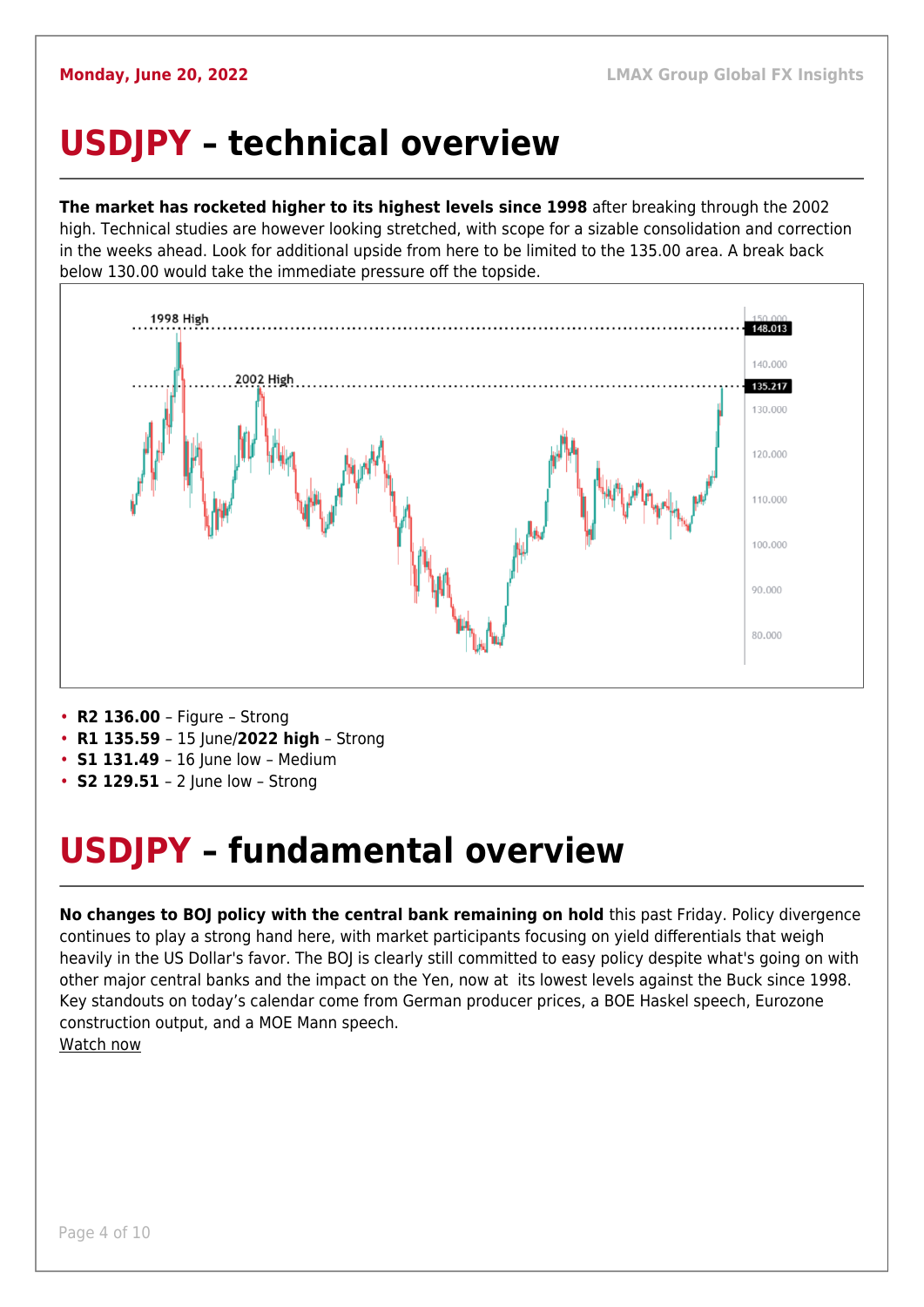### <span id="page-4-0"></span>**AUDUSD – technical overview**

**Overall pressure remains on the downside** and conditions remain quite choppy. A break back above 0.7900 would be required to force a shift in the structure and suggest we are seeing a more significant bullish reversal. Until then, scope exists for a retest and break of the yearly low.



- **R1 0.7198**  9 June high Medium
- **R2 0.7138**  10 June high Medium
- **S1 0.6851** 14 June low Medium
- **S2 0.6829**  12 May/**2022 low** Medium

## <span id="page-4-1"></span>**AUDUSD – fundamental overview**

**The Australian Dollar was trying its best to feel better** into the end of last week, this after a wave of US Dollar selling post Fed decision, and a better round of Aussie data highlighted by employment numbers. Still, ongoing downside pressure in global risk sentiment is proving too tough of an obstacle at the moment. Key standouts on today's calendar come from German producer prices, a BOE Haskel speech, Eurozone construction output, and a MOE Mann speech.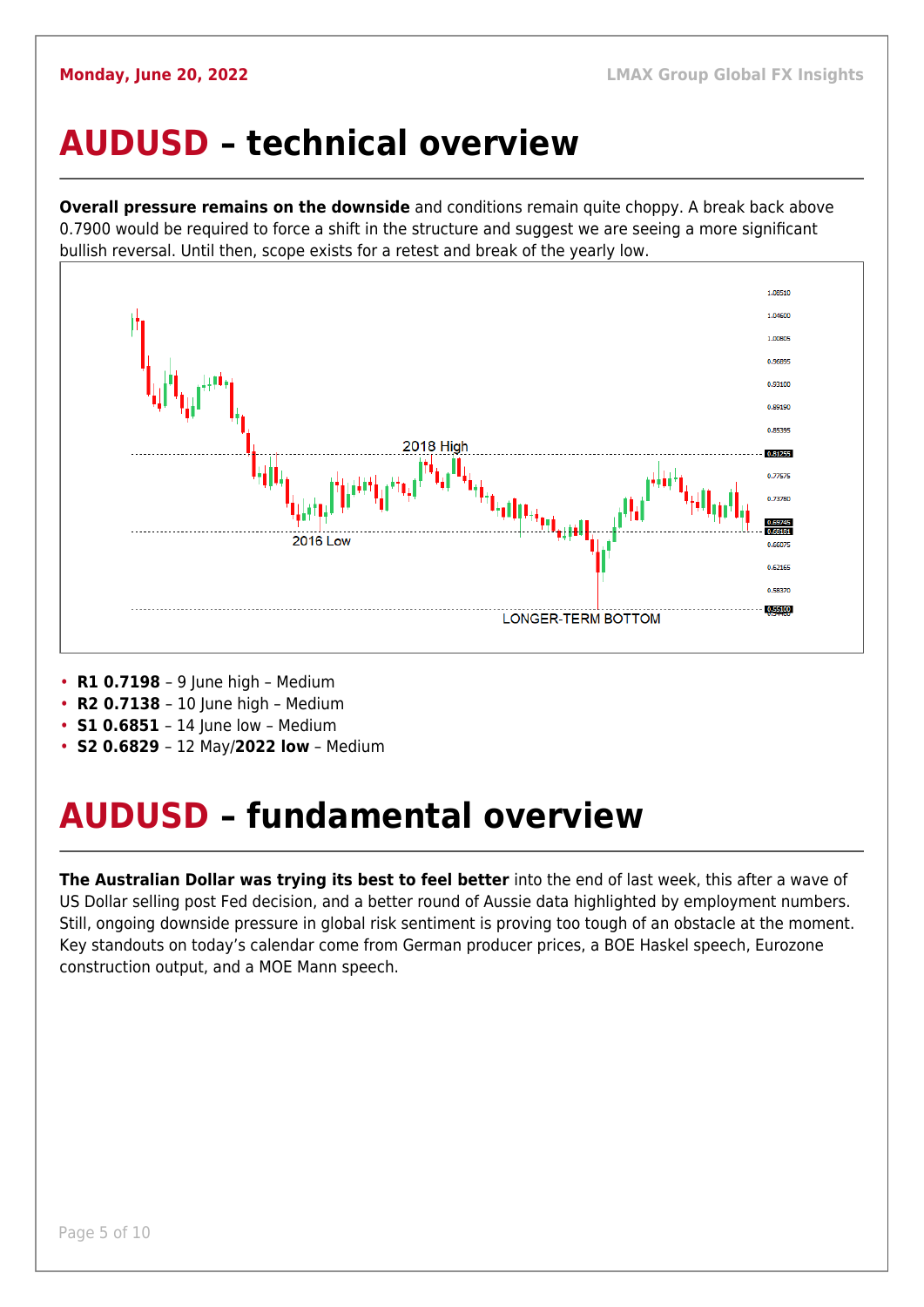#### <span id="page-5-0"></span>**USDCAD – technical overview**

#### **A recent surge back above 1.3000 signals an end to a period of bearish consolidation** and

suggests the market is in the process of carving out a more significant longer-term base. Next key resistance now comes in up into the 1.3500 area. Setbacks should be very well supported down into the 1.2500 area.



- **R2 1.3079**  17 June/**2022 high** Strong
- **R1 1.3000**  Psychological Medium
- **S1 1.2681**  10 June low Medium
- **S2 1.2518** 8 June low Strong

### <span id="page-5-1"></span>**USDCAD – fundamental overview**

**A second monthly decline in Canadian home prices** has revealed cracks in a massively overleveraged real estate sector. The Canadian Dollar has been under pressure of late on the back of this along with lower oil and the bigger picture risk off flow. Key standouts on today's calendar come from German producer prices, a BOE Haskel speech, Eurozone construction output, and a MOE Mann speech.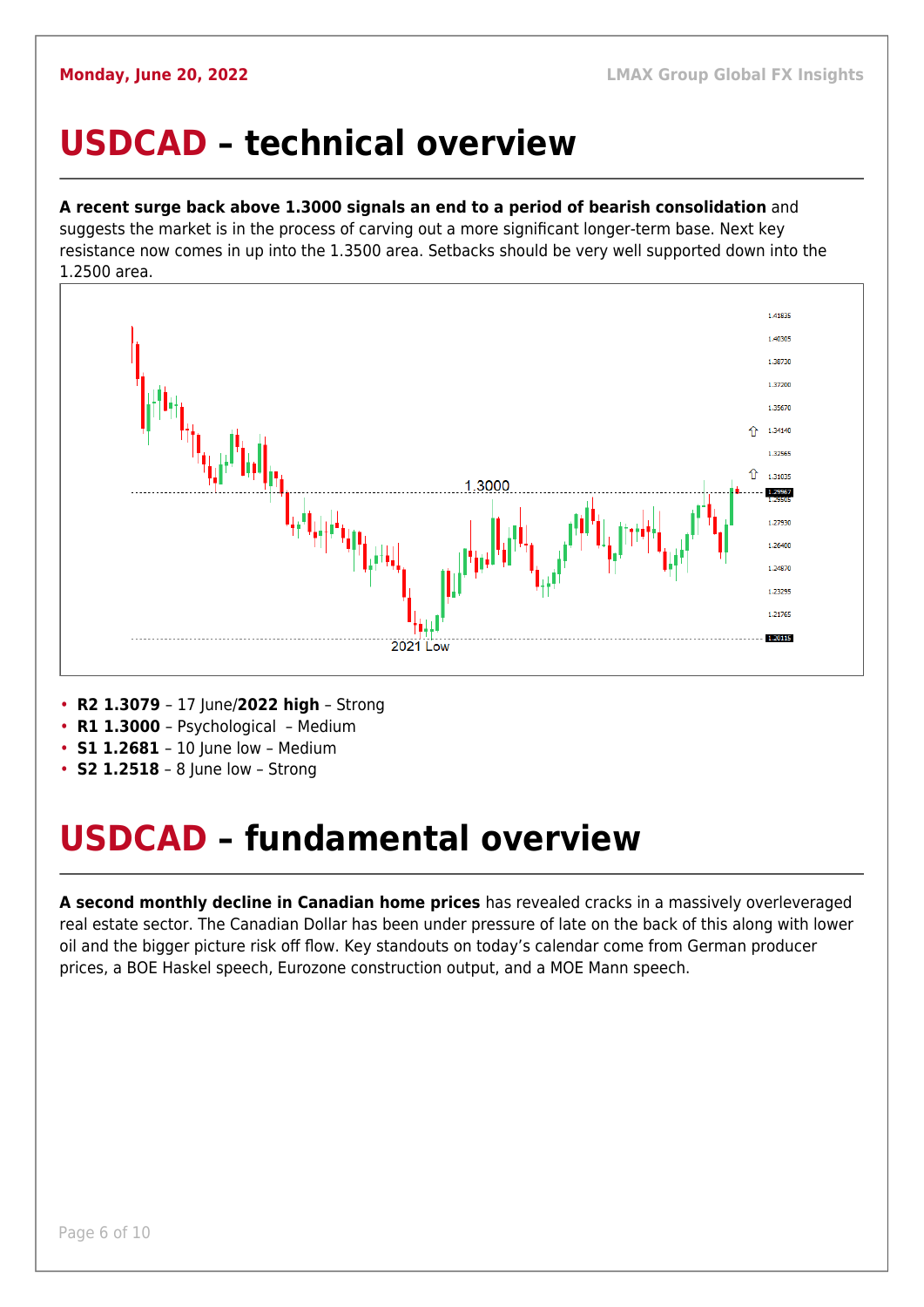### <span id="page-6-0"></span>**NZDUSD – technical overview**

**Overall pressure remains on the downside** and conditions remain quite choppy. A break back above 0.6600 would be required to force a shift in the structure and suggest we are seeing a more significant bullish reversal. Until then, scope exists for fresh yearly lows and a retest of the 2015 low down towards 0.6100.



- **R2 0.6500**  7 June high Medium
- **R1 0.6462**  9 June high Medium
- **S1 0.6200** Figure Medium
- **S2 0.6197**  14 June**/2022 low** Strong

## <span id="page-6-1"></span>**NZDUSD – fundamental overview**

**The New Zealand Dollar has been under pressure of late** but has managed to recover out from last week's fresh yearly low against the Buck after a wave of US Dollar selling kicked in post Fed decision. Looking ahead, it's going to be overall risk sentiment that ultimately drives the direction here. Key standouts on today's calendar come from German producer prices, a BOE Haskel speech, Eurozone construction output, and a MOE Mann speech.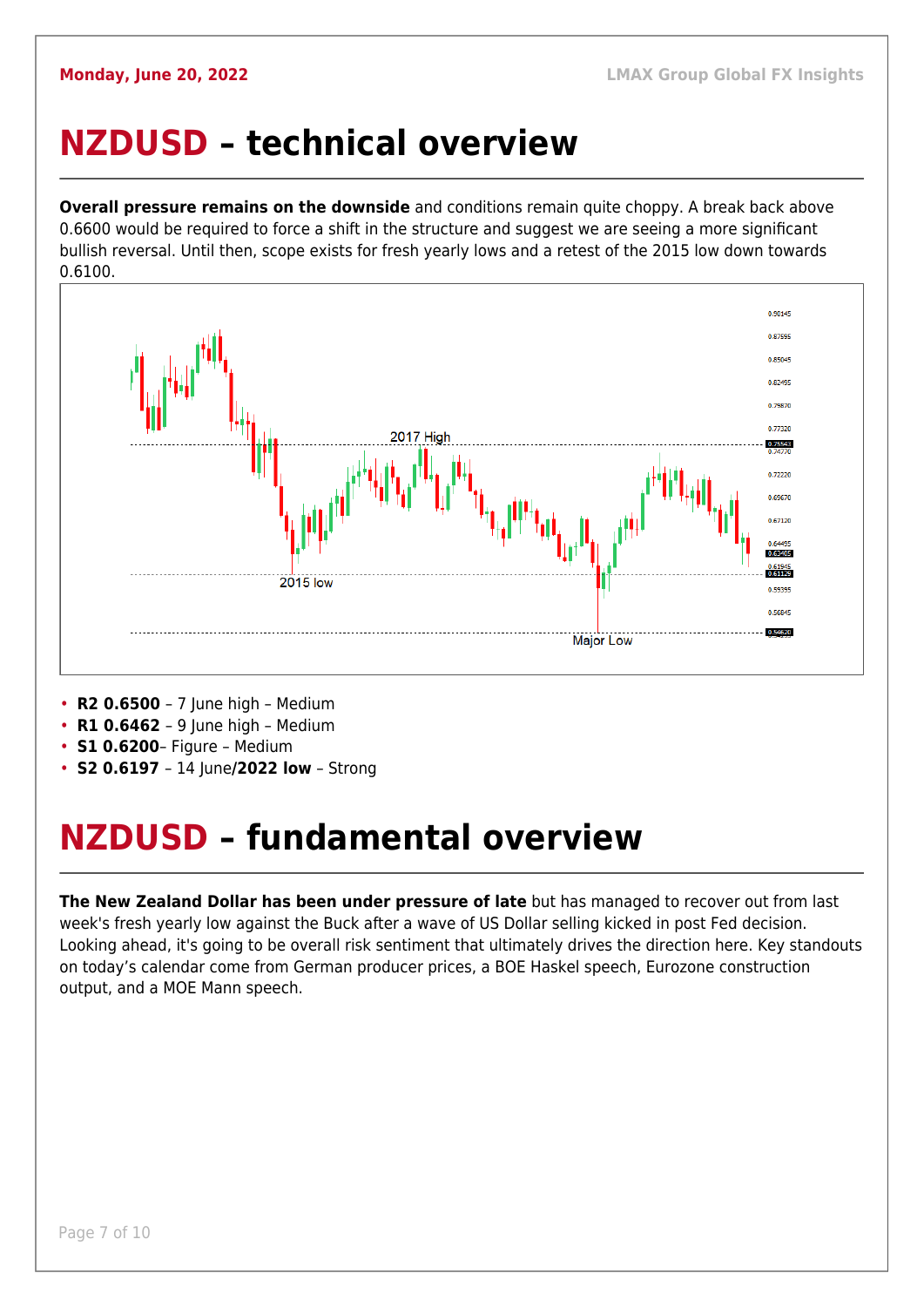#### <span id="page-7-0"></span>**US SPX 500 – technical overview**

**Longer-term technical studies are in the process of unwinding** from extended readings off record highs. Look for rallies to be well capped in favor of lower tops and lower lows. Back above 4,206 will be required at a minimum to take the immediate pressure off the downside. Next major support comes in around 3,400.



- **R2 4206**  30 May high Strong
- **R1 4031** 10 June high Medium
- **S1 3700**  Round number Medium
- **S2 3637**  17 June/**2022 low** Medium

## <span id="page-7-1"></span>**US SPX 500 – fundamental overview**

**With so little room for additional central bank accommodation**, given an already depressed interest rate environment, the prospect for sustainable runs to the topside on easy money policy incentives and government stimulus, should no longer be as enticing to investors. Meanwhile, ongoing worry associated with rising inflation and slower growth should continue to weigh more heavily on investor sentiment in 2022.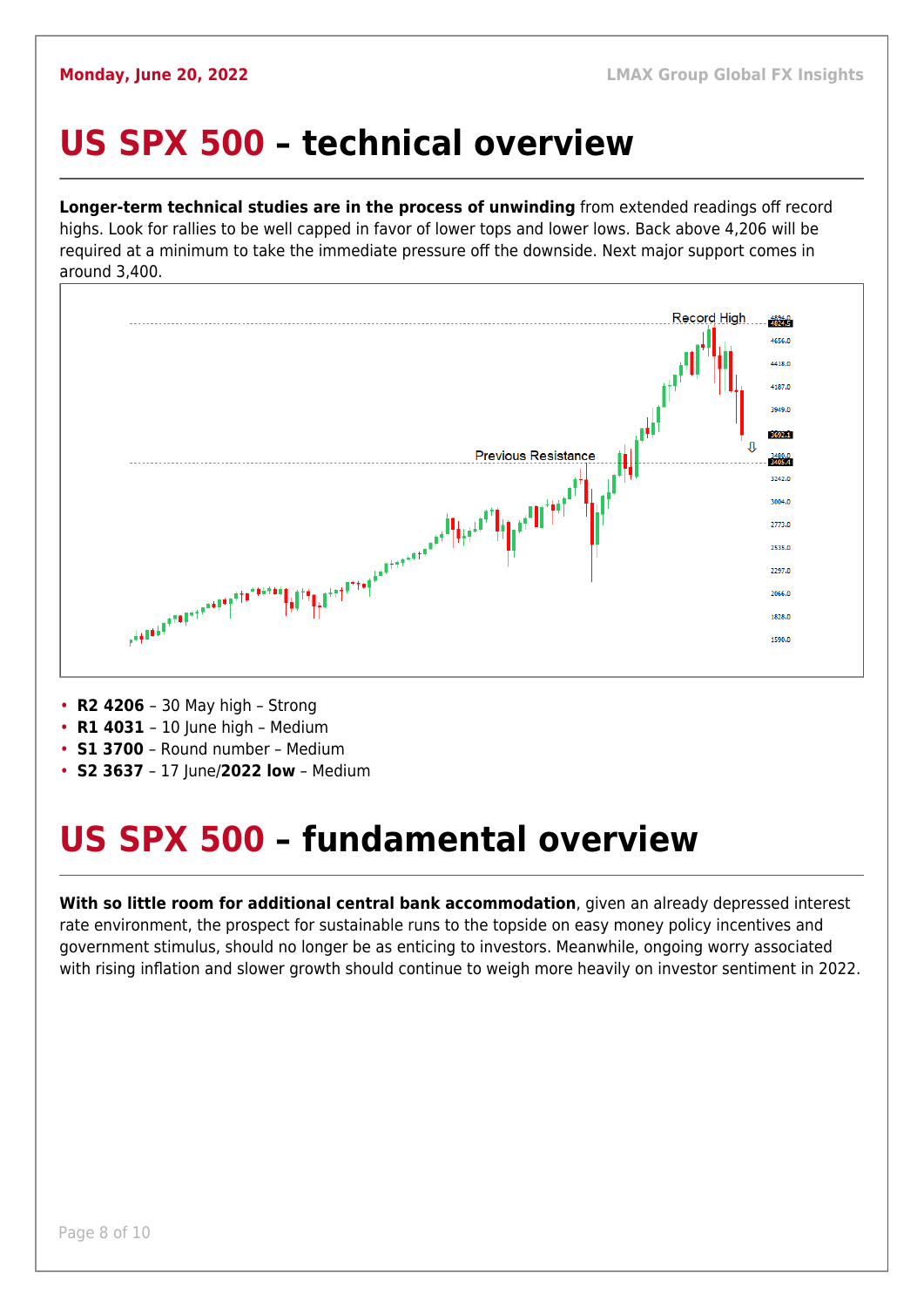## <span id="page-8-0"></span>**GOLD (SPOT) – technical overview**



- **S1 1805** 14 June low Strong
- **S2 1787**  16 May low Medium

## <span id="page-8-1"></span>**GOLD (SPOT) – fundamental overview**

**The yellow metal continues to be well supported on dips** with solid demand from medium and longerterm accounts. These players are more concerned about exhausted monetary policy, extended global equities, and inflation risk. All of this should keep the commodity well supported, with many market participants also fleeing to the hard asset as the grand dichotomy of record high equities and record low yields comes to an unnerving climax.